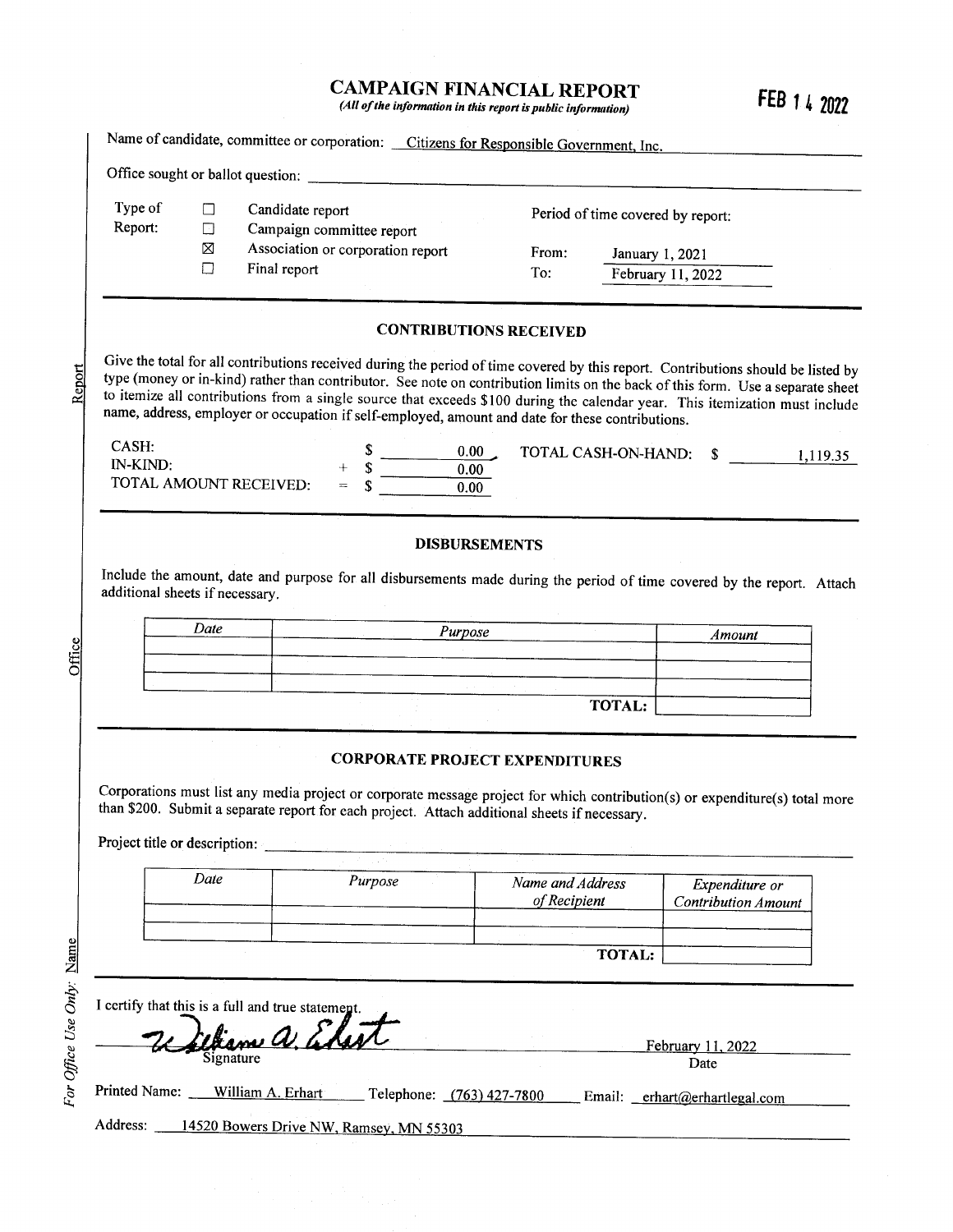|                                  | $R_{Rc}$ 01-03-2022 |
|----------------------------------|---------------------|
| <b>CAMPAIGN FINANCIAL REPORT</b> | CL                  |

All of the information in this report is public information)

|                   | Office sought or ballot question Ramsey City Council | District<br>Ward 2                |
|-------------------|------------------------------------------------------|-----------------------------------|
| Type of<br>report | Candidate report<br>Campaign committee report        | Period of time covered by report: |
|                   | Association or corporation report<br>Final report    | from January to December 31, 2021 |

### CONTRIBUTIONS RECEIVED

Give the total for all contributions received during the period of time covered by this report. Contributions should be listed by type money or in- kind) rather than contributor. See note on contribution limits on the back of this form. Use a separate sheet to itemize all contributions from a single source that exceeded \$100 during the calendar year. This itemization must include name, address, employer<br>
and the contributions of the contributions.<br>
and the contributions.

| ᠳ<br>œ | CASH                  | 800.00        | TOTAL CASH-ON-HAND | 763.68 |  |
|--------|-----------------------|---------------|--------------------|--------|--|
|        | <b>IN-KIND</b>        |               |                    |        |  |
|        | TOTAL AMOUNT RECEIVED | $=$<br>800.00 |                    |        |  |

### DISBURSEMENTS

Include the amount, date and purpose for all disbursements made during the period of time covered by report. Attach additional sheets if necessary.

| Date      | Purpose                | Amount   |
|-----------|------------------------|----------|
| 7/16/21   | <b>Print Marketing</b> | \$100.64 |
| 7/23/21   | Postage                | \$110.00 |
| 11/8/2021 | Website hosting        | \$144.00 |
|           | <b>TOTAL</b>           | \$354.64 |

### CORPORATE PROJECT EXPENDITURES

Corporations must list any media project or corporate message project for which contribution(s) or expenditure(s) total more than \$200. Submit a separate report for each project. Attach additional sheets if necessary.

Project title or description \_\_

| Date | Purpose | Name and Address<br>of Recipient | Expenditure or<br>Contribution<br>Amount |
|------|---------|----------------------------------|------------------------------------------|
|      |         |                                  |                                          |
|      |         |                                  |                                          |
|      |         | <b>TOTAL</b>                     |                                          |

| certify that this is a full and true statement.          |                        | <b>January 1, 2022</b>                       |
|----------------------------------------------------------|------------------------|----------------------------------------------|
|                                                          | Signature              | Date                                         |
| <b>Matt Woestehoff</b><br><b>Printed Name</b>            | Telephone 952.484.1370 | Email (if available) matt@mattwoestehoff.com |
| <b>Address</b><br>16078 Uranimite St NW, Ramsey MN 55303 |                        |                                              |

r (

Ť

 $\hat{z}$ 

Office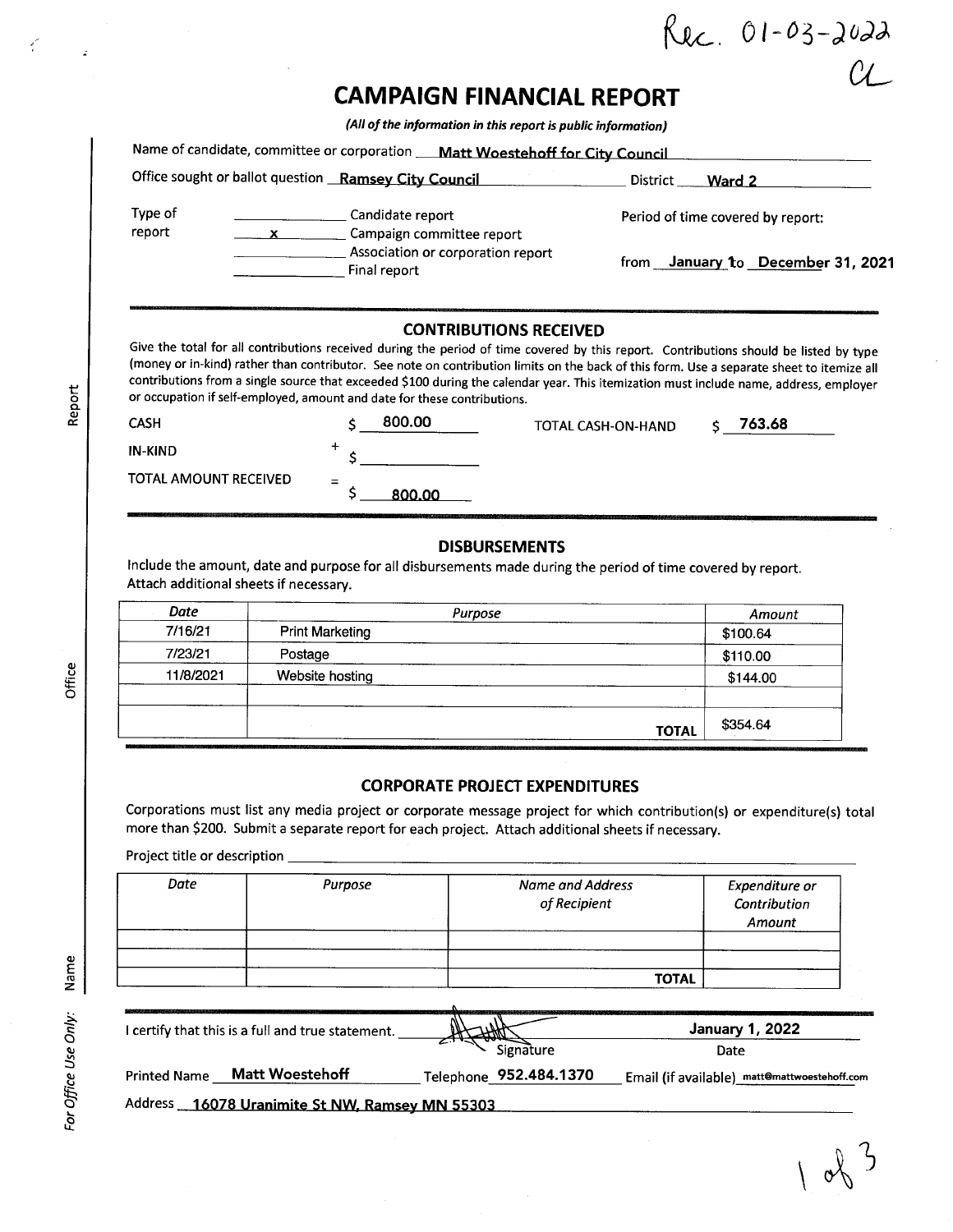## FOR WARD 2 | FORWARD, TOO-MATT WOESTEHOFF

January 1, 2022

 $\mathcal{L}$ 

 $\mathbf{z}$ 

City of Ramsey Colleen Lasher, Administrative Services Director 7550 Sunwood Drive NW Ramsey, MN 55303

Dear Colleen,

Please see the attached tables for both contributions exceeding\$ 100, as well as disbursements made for the period representing January <sup>1</sup> through December 31, 2021. Total cash on hand is 763. 68 as of December 31, 2021.

If you have any questions, please reach out!

Sincerely yours,

Matt Woestehoff

WWW.MATTWOESTEHOFF.COM  $\cap$   $\mathbb{R}^3$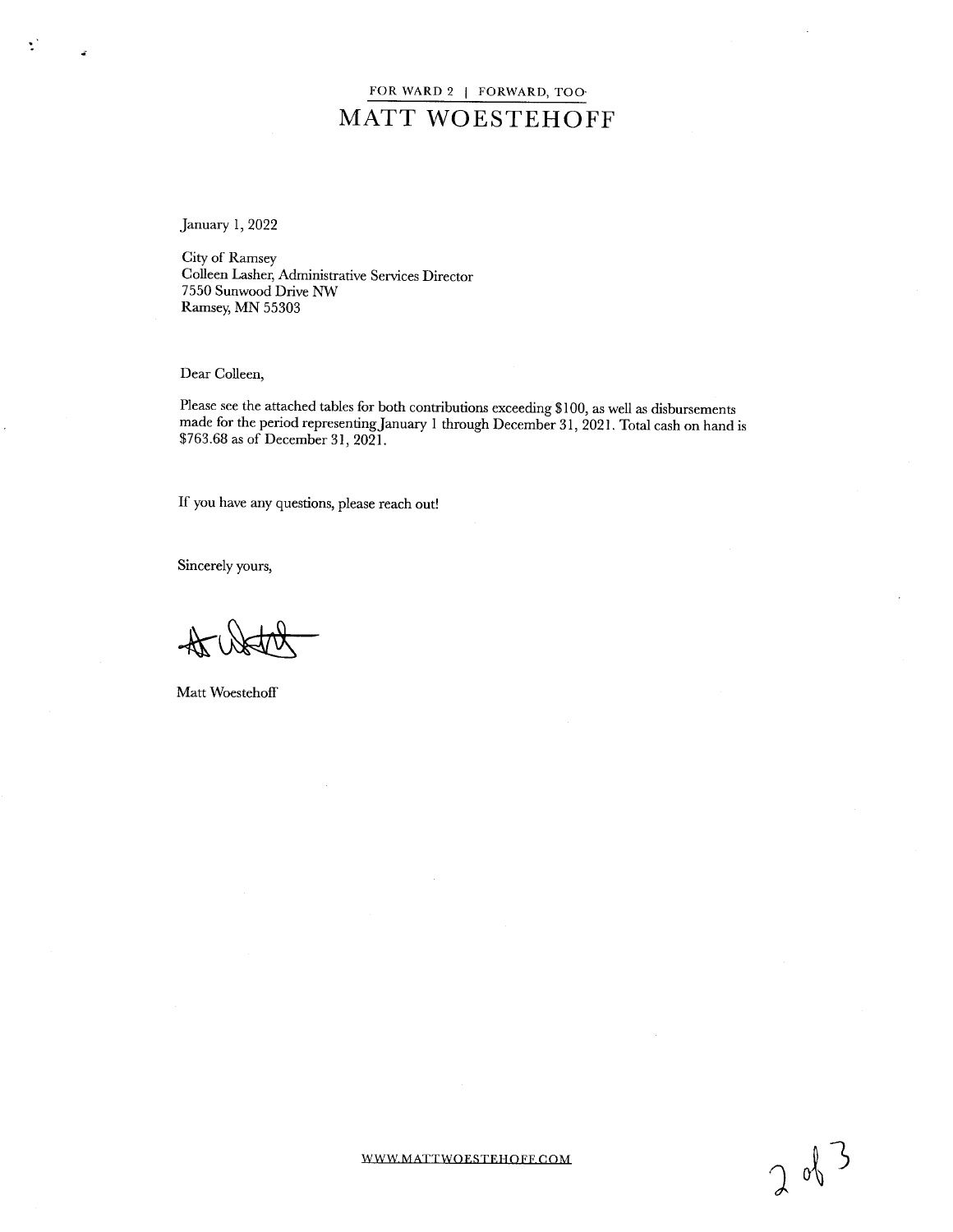# DONOR LIST

| Amount |       | Name                    | Address                                   | Date               |
|--------|-------|-------------------------|-------------------------------------------|--------------------|
|        | \$200 | <b>William Erhart</b>   | 14520 Bowers Drive NW, Ramsey<br>MN 55303 | July 22, 2021      |
|        | \$200 | <b>Flizabeth Frhart</b> | 14520 Bowers Drive NW, Ramsey<br>MN 55303 | July 22, 2021      |
|        | \$200 | James Deal              | PO Box 159, Anoka MN 55303                | August 10,<br>2021 |
|        |       | \$200 Pamela Deal       | PO Box 159, Anoka MN 55303                | August 10,<br>2021 |
|        | \$800 | <b>TOTAL</b>            |                                           |                    |

# DISBURSEMENTS

| Amount            | Purpose                  | Date             |
|-------------------|--------------------------|------------------|
| \$100.64 Printing |                          | July 16, 2021    |
| $$110.00$ Postage |                          | July 23, 2021    |
|                   | \$144.00 Website hosting | November 8, 2021 |
| \$354.64 TOTAL    |                          |                  |

WWW MATTWOESTEHOFF.COM  $\sim$  3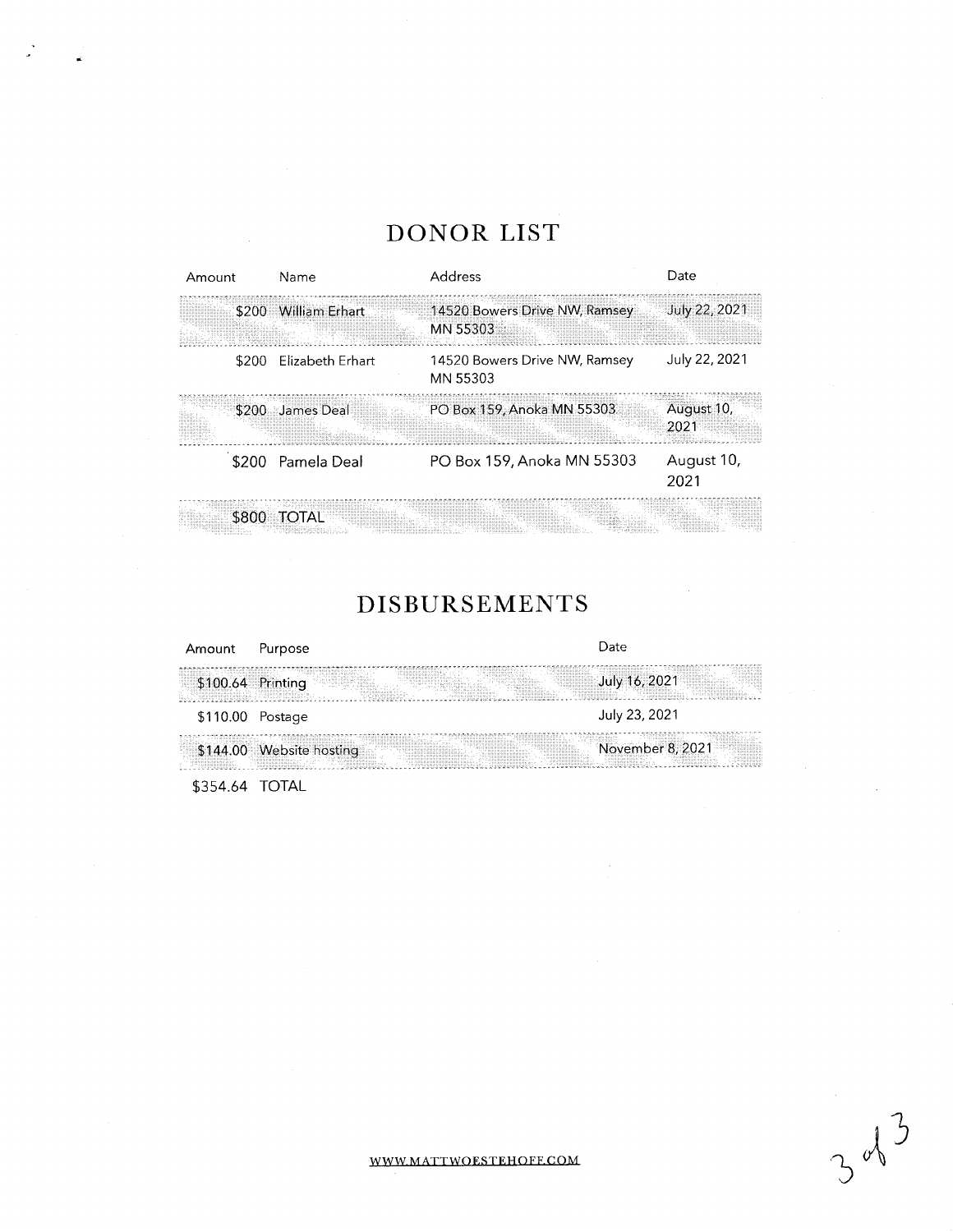Rec. 05-17-22 CL

# CAMPAIGN FINANCIAL REPORT

| Name of candidate, committee or corporation |                                                                                                          | (All of the information in this report is public information)<br>Dan Specht                                                                                                                                                                                                                                                                                                                                                                                                          |                                                                  |
|---------------------------------------------|----------------------------------------------------------------------------------------------------------|--------------------------------------------------------------------------------------------------------------------------------------------------------------------------------------------------------------------------------------------------------------------------------------------------------------------------------------------------------------------------------------------------------------------------------------------------------------------------------------|------------------------------------------------------------------|
|                                             | Office sought or ballot question Ramsey City Council                                                     | District Ward 3                                                                                                                                                                                                                                                                                                                                                                                                                                                                      |                                                                  |
| Type of<br>report                           | X.<br>Candidate report<br>Campaign committee report<br>Association or corporation report<br>Final report |                                                                                                                                                                                                                                                                                                                                                                                                                                                                                      | Period of time covered by report:<br>from $3/31/22$ to $5/16/22$ |
| <b>CASH</b>                                 | or occupation if self-employed, amount and date for these contributions.<br>2883.21                      | <b>CONTRIBUTIONS RECEIVED</b><br>Give the total for all contributions received during the period of time covered by this report. Contributions should be listed by type<br>(money or in-kind) rather than contributor. See note on contribution limits on the back of this form. Use a separate sheet to itemize all<br>contributions from a single source that exceeded \$100 during the calendar year. This itemization must include name, address, employer<br>TOTAL CASH-ON-HAND | \$2592.85                                                        |
| <b>IN-KIND</b>                              | +                                                                                                        |                                                                                                                                                                                                                                                                                                                                                                                                                                                                                      |                                                                  |
| TOTAL AMOUNT RECEIVED                       | $\zeta$ 2883.21                                                                                          |                                                                                                                                                                                                                                                                                                                                                                                                                                                                                      |                                                                  |
| Attach additional sheets if necessary.      |                                                                                                          | <b>DISBURSEMENTS</b><br>Include the amount, date and purpose for all disbursements made during the period of time covered by report.                                                                                                                                                                                                                                                                                                                                                 |                                                                  |
| Date                                        | Can allanhad                                                                                             | Purpose                                                                                                                                                                                                                                                                                                                                                                                                                                                                              | Amount                                                           |

| Date | Purpose      | Amount               |
|------|--------------|----------------------|
|      | See attached |                      |
|      |              |                      |
|      |              |                      |
|      |              |                      |
|      |              | тотаl $\vert$ 290.36 |

### CORPORATE PROJECT EXPENDITURES

Corporations must list any media project or corporate message project for which contribution(s) or expenditure(s) total more than \$200. Submit a separate report for each project. Attach additional sheets if necessary.

Project title or description \_\_\_\_

| Date | Purpose | <b>Name and Address</b><br>of Recipient | <b>Expenditure or</b><br>Contribution<br>Amount |
|------|---------|-----------------------------------------|-------------------------------------------------|
|      |         | <b>TOTAL</b>                            |                                                 |

<u> 1980 - Johann Barn, mars an t-Amerikaansk kommunister (</u>

| I certify that this is a full and true statement. | <u>Oer NO</u><br>Signature | Date                                                                |
|---------------------------------------------------|----------------------------|---------------------------------------------------------------------|
| Dan Specht<br>Printed Name                        | Telephone_763-464-0240     | Email (if available) $_{-}^{\mathsf{DanSpecht4Ramsey@hotmail.com}}$ |
| Address 7060 147th Ave NW, Ramsey, MN 53303       |                            |                                                                     |
|                                                   |                            |                                                                     |
|                                                   |                            |                                                                     |
|                                                   |                            |                                                                     |

 $\bar{\mathbf{v}}$ O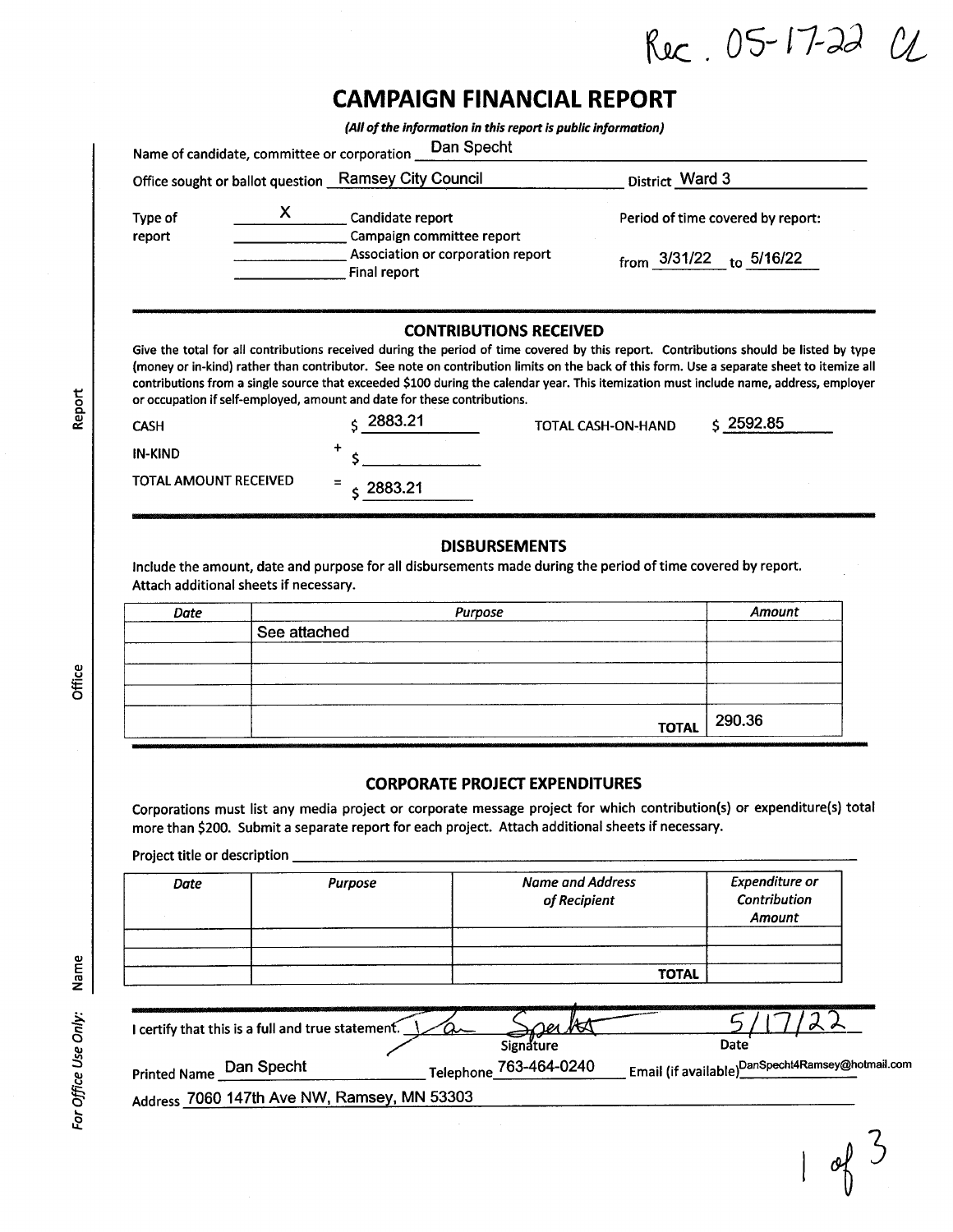**CASH DONATIONS** 

# Dan Specht for Ramsey City Council

|            | Employer       | 55303 Aspen Exteriors |                       |                  | 55303 Lawn Monster          | 55011 Run River Chiropractor |                      |                   |                   |  |  |  |  |  |  |  |  |
|------------|----------------|-----------------------|-----------------------|------------------|-----------------------------|------------------------------|----------------------|-------------------|-------------------|--|--|--|--|--|--|--|--|
|            | Zip            |                       | 54449 Retired         | 55125 Retired    |                             |                              | 55303 Velosio        | 55303 Velosio     | 55303 Velosio     |  |  |  |  |  |  |  |  |
|            | <b>State</b>   | $rac{z}{\Sigma}$      | $\bar{\mathsf{s}}$    | $\sum_{i=1}^{n}$ | $\tilde{\mathsf{z}}$        | $\tilde{\mathsf{z}}$         | $\tilde{\mathsf{z}}$ | $\sum_{i=1}^{n}$  | $\sum_{i=1}^{n}$  |  |  |  |  |  |  |  |  |
|            | City           | Ramsey                | Marshfield            | Apple Valley     | Ramsey                      | Oak Grove                    | Ramsey               | Ramsey            | Ramsey            |  |  |  |  |  |  |  |  |
|            | <b>Address</b> | 14277 Waco St NW      | Pecan Parkway<br>1901 | 148th CT<br>4526 | 8049 146th Avenue Northwest | 209th Lane NW<br>2837        | 7060 147th Ave NW    | 7060 147th Ave NW | 7060 147th Ave NW |  |  |  |  |  |  |  |  |
|            | First          | Andrew                | Carol                 | Jeanne           | Justin                      | Brian                        | Dan                  | Dan               | Dan               |  |  |  |  |  |  |  |  |
|            | Last           |                       |                       |                  |                             |                              |                      |                   |                   |  |  |  |  |  |  |  |  |
|            | <b>Date</b>    | 5/6/2022 Labine       | 5/4/2022 Steinmetz    | 5/5/2022 Specht  | 5/3/2022 Dahi               | 5/16/2022 Schmitz            | 4/25/2022 Specht     | 3/31/2022 Specht  | 4/2/2022 Specht   |  |  |  |  |  |  |  |  |
| \$2,883.21 | Amount         | \$600.00              | \$300.00              | \$250.00         | \$200.00                    | \$200.00                     | \$132.00             | \$50.00           | \$16.21           |  |  |  |  |  |  |  |  |

 $\sqrt{3}$  $\int$